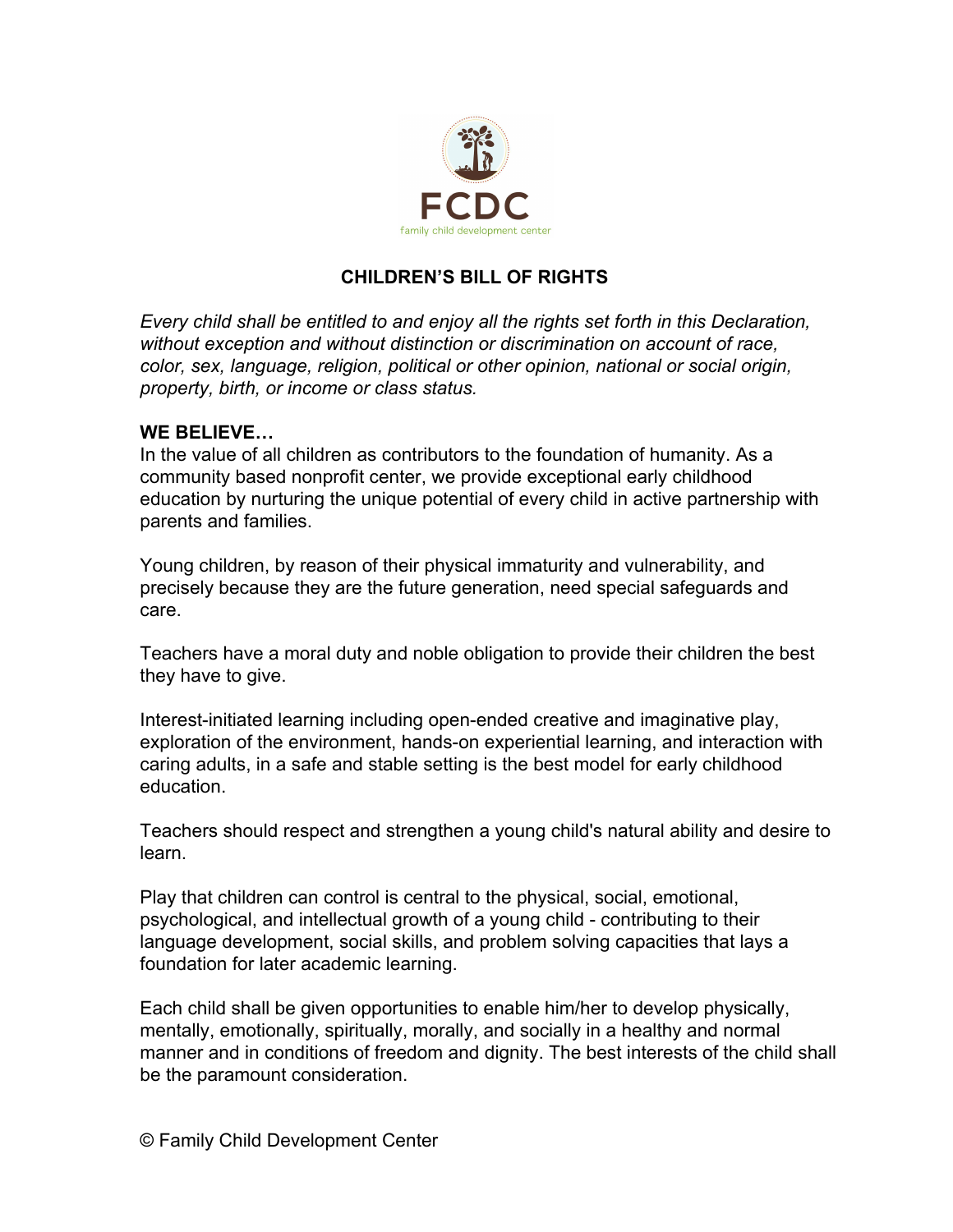Young children have the right to be cared for and nurtured all day and everyday by dedicated staff members who are educated early childhood professionals.

Children whose rights have been respected and protected grow into adults who respect the rights of others.

## **CHILDREN HAVE…**

The right to be treated as important human beings, with unique feelings, ideas and desires.

The right to a sense of security and belonging derived from a loving and nurturing environment which shelters them from harm.

The right to personhood, respect, and the development of positive self-esteem in an environment in which they are treated with consideration and courtesy by adults, as well as by other children.

The right to have and express their emotions without their feelings being labeled as "bad", "wrong" or "unwanted".

The right to form their own opinions and express their views without judgment and ridicule.

The right to privacy.

The right to their own identity.

The right to a loving and supportive relationship with teachers, caregivers and other people in their lives in a happy and stable early childhood school environment.

The right to continuing care and guidance from staff where they can be educated in mind, nourished in spirit, and developed in body, in an environment of unconditional love.

The right to be taught, according to their developmental levels, to understand values, to assume responsibility for their actions, and to cope with the just consequences of their choices.

The right to an education that prepares them for a positive role in society by developing their personal potential.

The right to be taught and cared for in a spirit of peace, dignity, tolerance, freedom, equality and harmony.